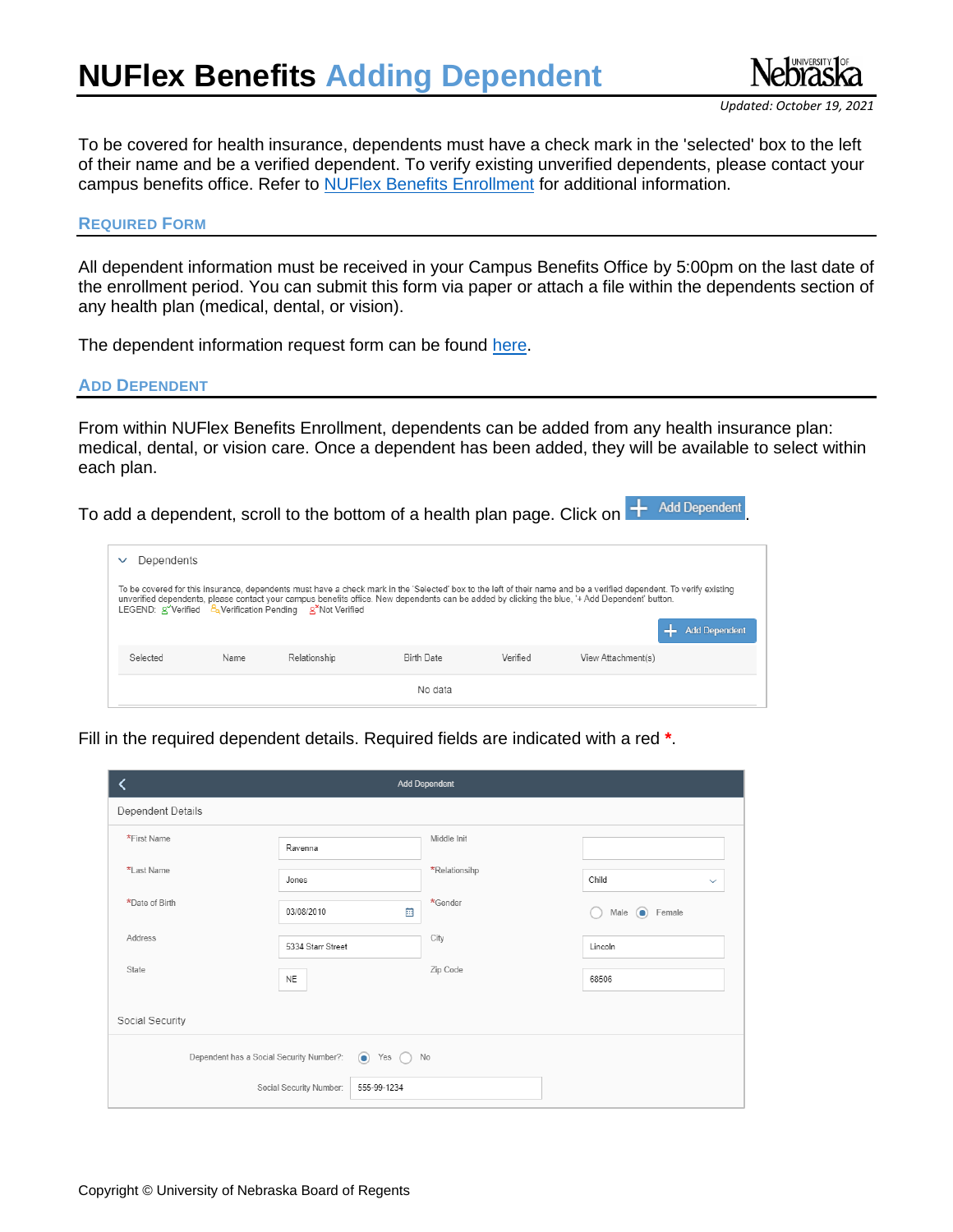## **NUFlex Benefits Adding Dependent**



To add a dependent to your health insurance coverage, you must submit verification documents. If proper documentation is not received, dependent benefits will not be provided.

Select an option on how you will provide the verification documents.

|                                               |           | To add a dependent to your health insurance coverage, you must submit verification documents. If proper documentation is not received, dependent benefits will not be provided. |             |
|-----------------------------------------------|-----------|---------------------------------------------------------------------------------------------------------------------------------------------------------------------------------|-------------|
| How will you provide verification documents?: | $\bullet$ | I will deliver paper copies to my campus benefits office.                                                                                                                       |             |
|                                               |           | I will attach image or PDF copies now.                                                                                                                                          |             |
|                                               |           |                                                                                                                                                                                 |             |
|                                               |           |                                                                                                                                                                                 | <b>Save</b> |

If you elected to attach an image or PDF, a pop-up window will appear. Click on  $H$  Add Attachment

| <b>Attach Documents</b> |                                         |                       |        |  |  |
|-------------------------|-----------------------------------------|-----------------------|--------|--|--|
|                         | <b>Dependent Verification Documents</b> | <b>Add Attachment</b> |        |  |  |
| Type                    | File Name                               | Uploaded              | Delete |  |  |
|                         |                                         | No data               |        |  |  |
|                         |                                         |                       | Close  |  |  |

Click on browse to locate the file.

| <b>Attach Documents</b>   |        |
|---------------------------|--------|
| Upload PDF or image files | Browse |
|                           |        |
|                           | Close  |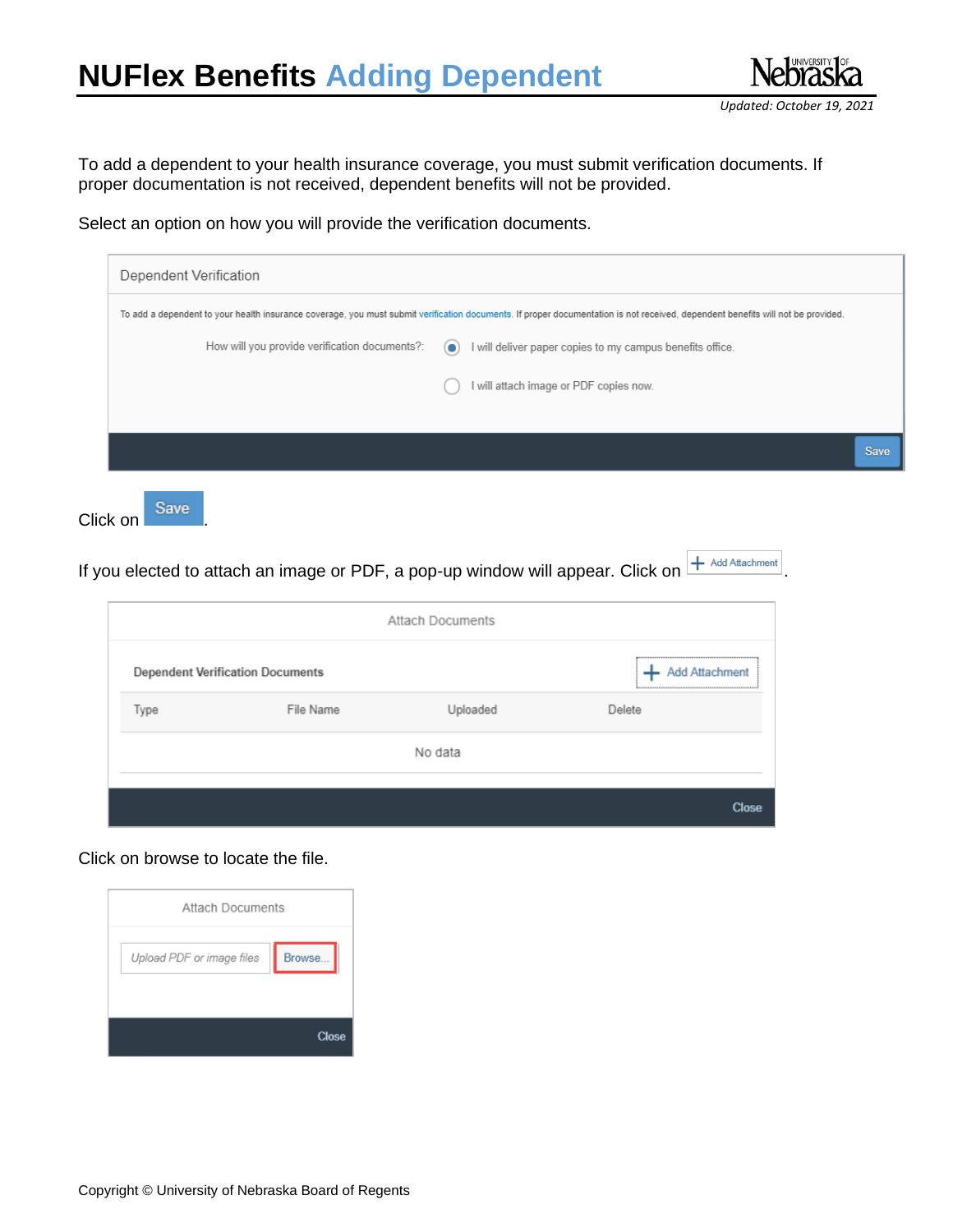*Updated: October 19, 2021*

Locate the file on your computer and click on open.

| O Open                                             |                                                                   |                  |                 |              |                                               |           |
|----------------------------------------------------|-------------------------------------------------------------------|------------------|-----------------|--------------|-----------------------------------------------|-----------|
| $\leftarrow$<br>$\rightarrow$<br>$\sim$ $\uparrow$ | $\blacktriangleright$ This PC $\rightarrow$ Desktop $\rightarrow$ |                  |                 | $\sim$ 0     | Search Desktop                                | $\varphi$ |
| Organize $\blacktriangledown$<br>New folder        |                                                                   |                  |                 |              | 距 ▼<br>$\Box$                                 | $\bullet$ |
| Α<br>Creative Cloud Fil                            | Name                                                              | Date modified    | Type            | Size         |                                               |           |
| OneDrive<br>◚                                      | & Ravenna_Jones.pdf                                               | 11/21/2017 12:50 | Adobe Acrobat D | 179 KB       |                                               |           |
| This PC<br>پ                                       |                                                                   |                  |                 |              |                                               |           |
| <b>3D Objects</b>                                  |                                                                   |                  |                 |              |                                               |           |
| Desktop                                            |                                                                   |                  |                 |              |                                               |           |
|                                                    |                                                                   |                  |                 |              |                                               |           |
|                                                    |                                                                   |                  |                 |              |                                               |           |
|                                                    |                                                                   |                  |                 |              |                                               |           |
|                                                    |                                                                   |                  |                 |              |                                               |           |
|                                                    |                                                                   |                  |                 |              |                                               |           |
|                                                    |                                                                   |                  |                 |              |                                               |           |
|                                                    |                                                                   |                  |                 |              |                                               |           |
| $\checkmark$                                       |                                                                   |                  |                 |              |                                               |           |
|                                                    |                                                                   |                  |                 |              |                                               |           |
|                                                    | File name: Ravenna_Jones.pdf                                      |                  |                 | $\checkmark$ | Custom Files (*.pdf;*.png;*.jfif;* $\,\vee\,$ |           |

Continue adding dependents. When finished, click on close.

| <b>Attach Documents</b> |                                         |                       |        |  |  |
|-------------------------|-----------------------------------------|-----------------------|--------|--|--|
|                         | <b>Dependent Verification Documents</b> | <b>Add Attachment</b> |        |  |  |
| Type                    | File Name                               | Uploaded              | Delete |  |  |
|                         | Ravenna_Jones.pdf                       | 10/25/2019            | Tur)   |  |  |
|                         |                                         |                       | Close. |  |  |

Once the dependent(s) have been added, check the box next to their name to add them to a health plan. *A dependent must be check-marked within each health plan*.

| Dependents<br>$\checkmark$ |                                                                                                                                                                                                            |              |                   |          |                                                                                                                                                                                             |  |  |  |
|----------------------------|------------------------------------------------------------------------------------------------------------------------------------------------------------------------------------------------------------|--------------|-------------------|----------|---------------------------------------------------------------------------------------------------------------------------------------------------------------------------------------------|--|--|--|
|                            | unverified dependents, please contact your campus benefits office. New dependents can be added by clicking the blue, '+ Add Dependent' button.<br>LEGEND: A Verified & Verification Pending A Not Verified |              |                   |          | To be covered for this insurance, dependents must have a check mark in the 'Selected' box to the left of their name and be a verified dependent. To verify existing<br><b>Add Dependent</b> |  |  |  |
| Selected                   | Name                                                                                                                                                                                                       | Relationship | <b>Birth Date</b> | Verified | View Attachment(s)                                                                                                                                                                          |  |  |  |
|                            | Ravenna Jones                                                                                                                                                                                              | Child        | 03/08/2010        | 8.       | Ø                                                                                                                                                                                           |  |  |  |